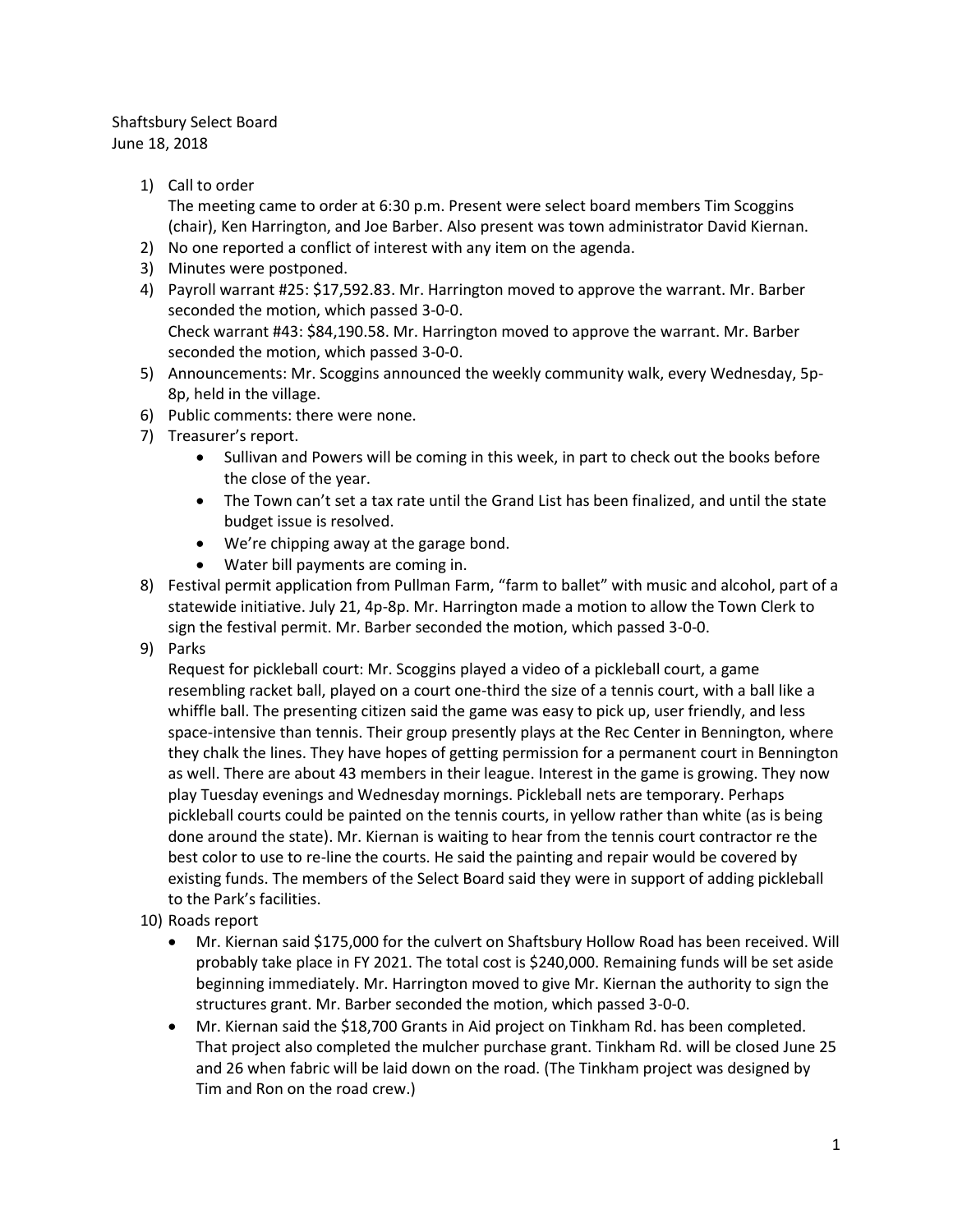- On June 27 and June 28, Trumbull Hill will be closed from Holy Smoke to Oak Hill, when a drainage project will be completed. (This work on Tinkham is not grant funded.)
- Projects on Myers Road and West Mtn. Rd., originally planned for FY 2018, have been moved to FY 2019, when grant funds will finance them.
- East Road will be closed on at least ten occasions in July when culverts will be installed. The paving on south East Road will be done in August.
- Other projects planned for this field season are on West Mtn. and Murphy Hill by Sally Gannon (where a spring under the road will be captured and carried to a ditch). Those roads will be closed for those projects. A state-funded project on upper Shaftsbury Hollow Road will take place in September.
- The stormwater master planning project will begin shortly. The plan will provide the Town with a priority list of projects for which funding can be sought in future. Such projects could include West Mtn. at the orchard, the top of Cider Mil, Sally Gannon, and subsidence on White Creek Rd. (This latter project might best be completed this year. There are no grant funds for it.)
- 11) Town Insurance proposal vote

Mr. Scoggins said the Town usually re-bids its insurance every few years. For many years the Select Board has been very pleased with Wills Insurance. This year, VLCT PACIF and Richards Group (which purchased Wills) bid. The price was essentially the same (about \$50,000 annually), but, Mr. Kiernan said, PACIF offers extras, including a scholarship program for courses; a grant program to help purchase back up cameras, traffic cones, and more; risk management services including free training courses; free and convenient drug testing services; and more. Mr. Barber pointed out that Wills would make the fire department whole after a disaster, while PACIF would replace only in kind. Mr. Barber said Wills served his family very well after a disaster. At their home. Mr. Kiernan said Wills served the Town excellently after a truck fire at a vendor's facility. Mr. Scoggins said Wills and Dave Newell has done a fine job for the town, but PACIF offers more. Mr. Harrington moved to purchase the Town's insurance from PACIF. Mr. Barber seconded the motion, which passed 3-0-0.

12) Glastenbury agreement

Mr. Kiernan asked that the issue be tabled until the Glastenbury supervisor can weigh in on the agreement. (No changes to the agreement are proposed.)

13) TAM/TS contract renewal

Mr. Kiernan asked to postpone this issue as the new transfer station is being built. He will ask the Town attorney to draft a three-month extension of the existing agreement until the Town and TAM can see how things are working out with the new station. Mr. Kiernan noted that recycling has no market now, and fees are going up.

14) Town garage/transfer station

MSK CA proposal. The original proposal didn't include construction administration. The bids received had issues, and Mr. Kiernan would like to table this discussion. An update: materials testing will cost up to \$14,000. The hope is that the transfer station will be done by the end of June. Site work for the garage should start shortly thereafter. The sand/salt pile will remain at its current site this winter.

- 15) Review of action items
	- Getting a repair schedule for the tennis courts
	- Visit Studio Hill Farm and get information about the festival on the Town's website
	- Mr. Scoggins will be meeting with Julie Dixon, who is working on a cultural plan for the county and draft language re culture for each Town Plan.